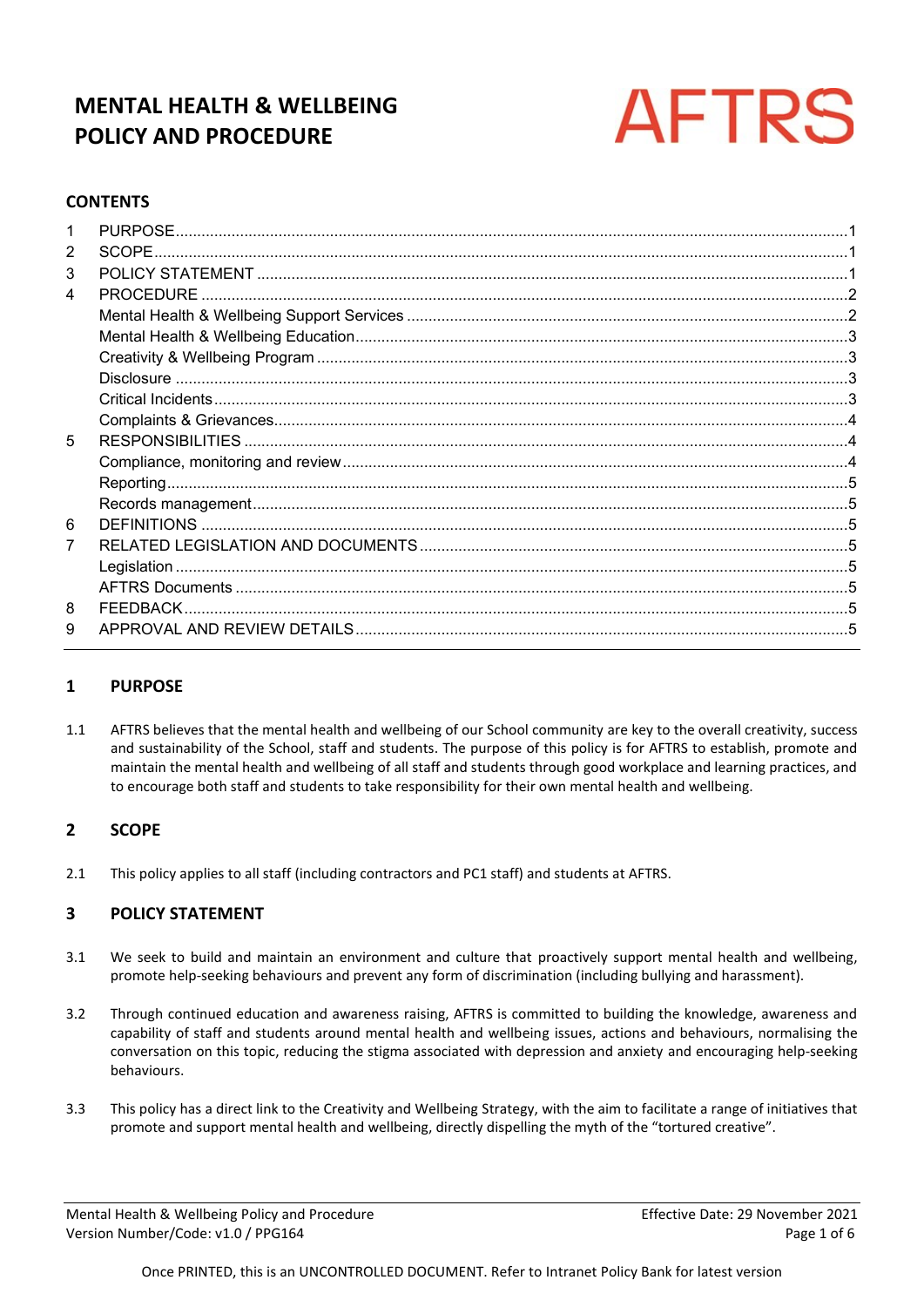## <span id="page-1-1"></span><span id="page-1-0"></span>**4 PROCEDURE**

## **Mental Health & Wellbeing Support Services**

- 4.1 It is the responsibility of all staff and students at AFTRS to read, understand and seek clarification on this policy when required. The AFTRS Community is expected to actively support and contribute to the implementation of this policy – bringing our School values of community, courage and generosity to life by looking out for one another, being kind and respectful to one another, and speaking up if you are concerned about yourself or someone else.
- 4.2 AFTRS has clear expectations of staff and students in their behaviour and actions when working, learning or taking part in AFTRS-related activities, both on campus and online. These expectations are clearly outlined in the Staff Code of Conduct, Student Code of Conduct and the AFTRS Charter. This is supported through clear policies and procedures for both staff and students, which can be found in the Student Handbook (students) and on the staff intranet (staff).
- 4.3 AFTRS has signed up to the [Mentally Healthy Minimum Standards,](https://www.mentally-healthy.org/minimum-standards-intro-1) publicly affirming our commitment to creating and maintaining a mentally healthy workplace. We will continue to ensure the standards are core to our strategies, projects and day to day operations at AFTRS.
- 4.4 AFTRS provides free access to wellbeing resources such as the Headspace app, promoting healthy practices that support mental health and wellbeing such as mindfulness practice, guided meditations, guided exercise and workout sessions and resources to support healthy eating, working, studying and sleeping habits.
- 4.5 AFTRS will promote healthy eating habits by providing fruit onsite, access to filtered water, fridges, kitchens and equipment to store and heat food, as well as ensuring onsite vendors offer healthy choices.
- 4.6 AFTRS provides designated quiet spaces for staff and students as a refuge when feeling overwhelmed and/or overloaded by the sensory input from their immediate environment. They may also be used as a safe, calm and comfortable space for reflecting and resetting.
- 4.7 AFTRS will ensure that there is a deep, reliable and accessible network of support offered to staff and students across the School that it is clearly communicated and resourced annually.
- 4.8 Mental Health First Aid training will be delivered annually, with a list of Mental Health First Aid officers kept current on both the Student HUB and staff intranet – Basecamp.

#### **Specific Supports for Students**

- 4.8.1 The Student Centre team can provide a comprehensive range of supports to students across a wide range of matters, including pastoral and academic. The Student HUB provides a wide range of resources, links to external supports and self-help to students seeking support. This helps to promote help-seeking behaviours.
- 4.8.2 Students can book an appointment to see a Student Engagement Manager using the online booking service. The Student Engagement Managers are available to meet with students who are seeking guidance, advice and/or support to deal with their current circumstances. This can be face to face, online or via chat using Teams. The Student Engagement Managers receive external clinical supervision on a monthly basis to support their own mental health and wellbeing.
- 4.8.3 Students can book an appointment to see the AFTRS Student Counsellor for free and confidential counselling using the online booking service. The Counsellor can meet face to face or online and can make referrals on to other external support services where relevant. The Counsellor also receives external clinical supervision to support their own mental health and wellbeing.
- 4.8.4 The Safe Conversation Officer network is managed by the AFTRS Counsellor and comprises a number of trained staff from across the organisation who can assist staff and students to access information, support and/or reporting mechanisms. Each student cohort has a designated Safe Conversation Officer(s) to ensure a clear point of contact, however students can speak to any of the Safe Conversation Officers. The Safe Conversation officers receive quarterly external clinical supervision to support their own mental health and wellbeing.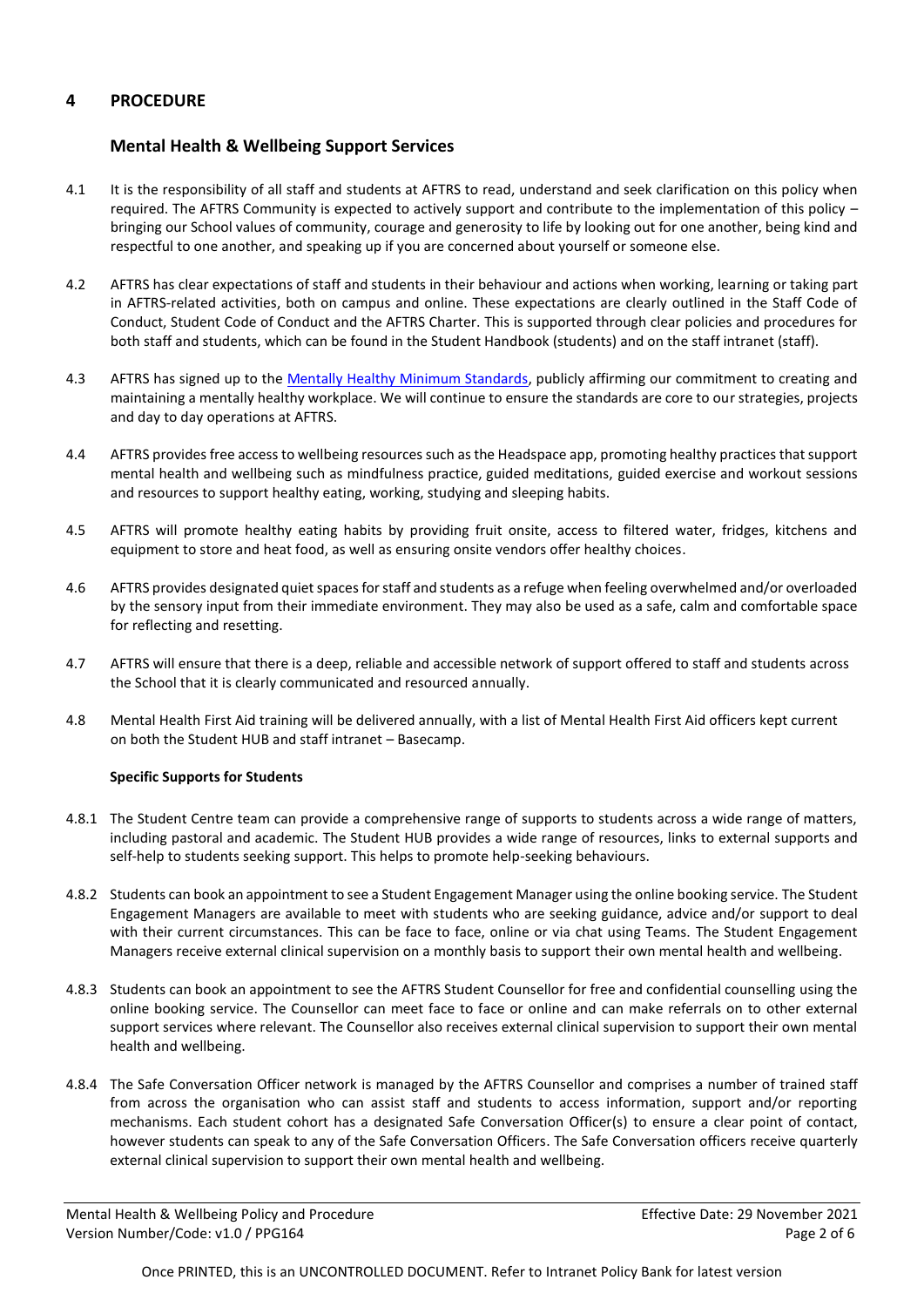4.8.5 The First Nations Community Engagement Officers work closely with the Student Engagement Managers to ensure a seamless community web of support for First Nations students.

#### **Specific Supports for Staff**

- 4.8.6 The Human Resources team can provide a comprehensive range of supports to staff across a wide range of matters, including personal and work-related matters. The HR Team are available to meet face to face or online with staff who are seeking guidance, advice and/or support to deal with their current circumstances.
- 4.8.7 The staff intranet provides a wide range of resources, links to external supports and self-help to staff seeking support. This helps to promote help-seeking behaviours.
- 4.8.8 Leveraging a hybrid work model, AFTRS will continue to offer staff a range of flexible working options to allow staff to manage personal wellbeing, family and other commitments.
- 4.8.9 All staff have access to our confidential Employee Assistance Program (EAP) service AccessEAP. Staff and their immediate families can access free and confidential counselling sessions at any time.

#### **Mental Health & Wellbeing Education**

<span id="page-2-0"></span>4.9 The Student Engagement Managers and Student Counsellor will work with the HR Team and the Director, People & Culture to schedule information and awareness raising sessions on matters relating to mental health and wellbeing. This includes regular Mental Health First Aid certification and refresher workshops, Safe Conversation Officer training and workshops delivered by external providers including the AFTRS EAP provider.

### **Creativity & Wellbeing Program**

<span id="page-2-1"></span>4.10 The Student Engagement Managers, Student Counsellor, First Nations Community Engagement Managers, HR Team and the Director, People & Culture will work closely and collaboratively to schedule a series of creativity and wellbeing workshops each semester, designed to encourage creativity, reflection, and relaxation, whilst improving confidence, connection, resilience and self-belief.

#### **Disclosure**

- <span id="page-2-2"></span>4.11 Staff and students can make a disclosure regarding a mental health or personal wellbeing matter at any time. As per the Reasonable Adjustment Policy & Procedure (2021), staff and students are not required to disclose unless they choose to. There will be a certain level of disclosure needed if staff and students are seeking reasonable adjustments including where an extension to an assessment has been granted on the basis of special consideration, or if a disclosure leads us to believe that the staff/student or another person is in immediate danger.
- 4.12 Staff can disclose a mental health or personal wellbeing matters with their manager, the Director, People & Culture and/or Counsellors available through our Employee Assistance Program (AccessEAP).
- 4.13 Students can disclose a mental health or personal wellbeing matter to the Student Engagement Manager(s), the AFTRS Counsellor and/or the Director, People & Culture.
- 4.14 Disclosures and requests may be made verbally in person or via the Medical Forms received at the start of employment or at enrolment.

### **Critical Incidents**

<span id="page-2-3"></span>4.15 The Critical Incident Management Plan and Procedure establishes and outlines the response to "incidents with an adverse effect on a person's or people's physical or mental health and wellbeing". In these types of incidents, ensuring physical and psychological safety will be the first priority.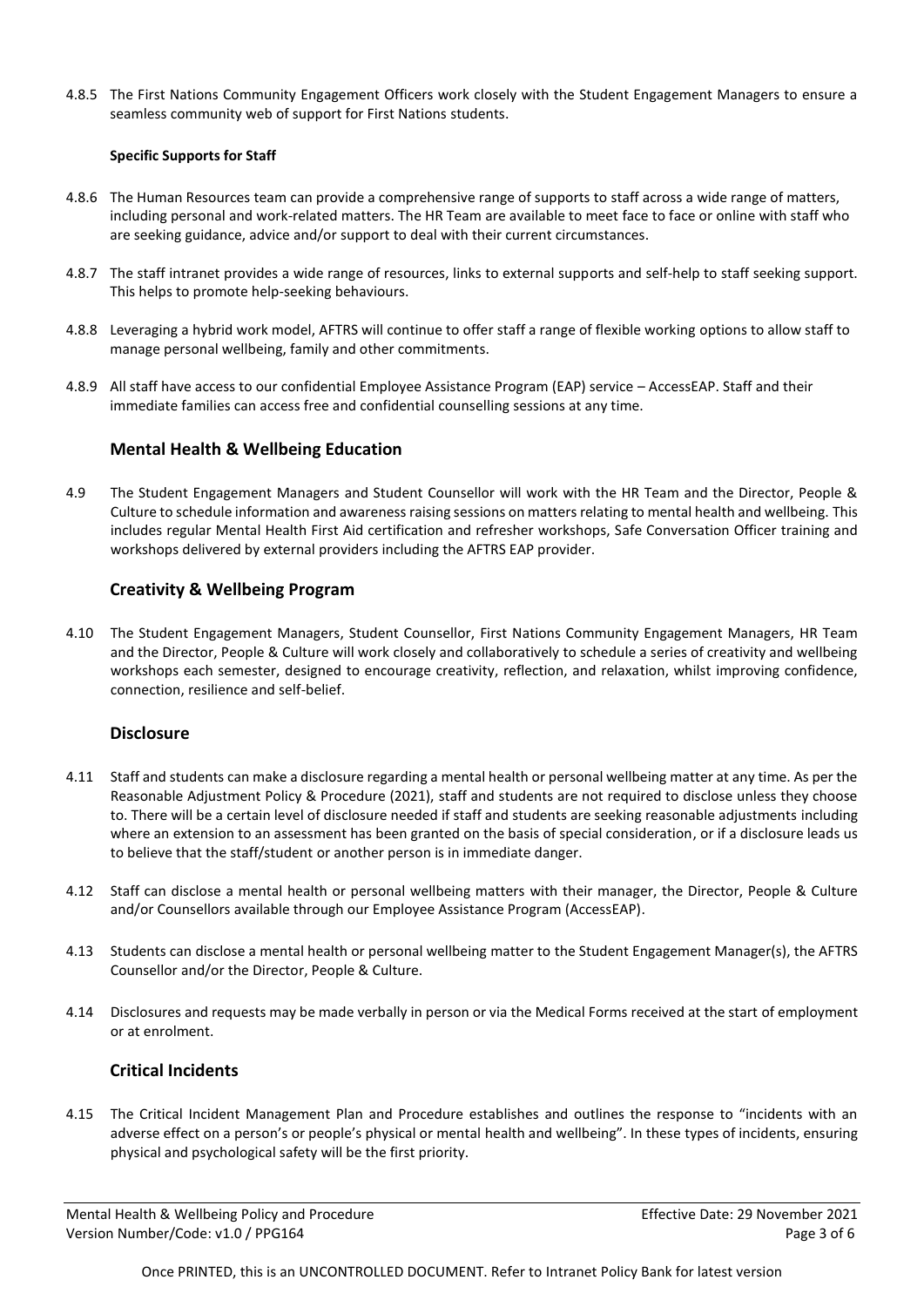4.16 The Critical Incident Coordination Team will meet twice per year to run through the plan and actively participate in a mock scenario. This will support strong planning and response mechanisms, with continual improvement of plans and capability.

## **Complaints & Grievances**

- <span id="page-3-0"></span>4.17 Section 13 of the Student Handbook outlines the process for students who wish to make a complaint. All parties in a complaint are supported by Student Engagement Managers and the HR team where relevant.
- 4.18 Section 14 of the AFTRS Enterprise Agreement outlines the grievance procedure for any staff who feel they have been treated unfairly during their employment. All parties in a complaint are supported by the HR team where relevant.
- 4.19 In order to ensure all parties to a complaint feel supported and as well as possible, the People and Culture team will use the following principles to guide their actions:
	- Every effort will be made to deal with complaints with the people involved and in the least formal way that is appropriate, involving as few people as possible
	- Confidentiality will be preserved as far as is practically possible whilst ensuring thorough investigation of the issue and the development of an action plan, as appropriate
	- Both the complainant and the respondent will be encouraged to be accompanied by a support person
	- Complaints will be dealt with as quickly as possible whilst ensuring thoroughness of process
	- AFTRS will work to ensure that any recrimination, harassment or discrimination against you as a result of lodging a complaint is dealt with swiftly, and could result in a charge of misconduct against the perpetrator

### <span id="page-3-1"></span>**5 RESPONSIBILITIES**

- 5.1 All staff and students are encouraged to:
	- understand this policy and seek clarification from the People & Culture Team (Student Centre or HR) where required
	- consider this policy while undertaking AFTRS-related activities and at any time while representing AFTRS
	- support peers in their awareness of this policy
	- support and contribute to AFTRS' aim of providing a mentally healthy and supportive environment for all

All staff and students have a responsibility to:

- take reasonable care of their own mental health and wellbeing, including physical health
- take reasonable care that their actions do not affect the health and safety of other people at AFTRS

Managers and Course Convenors have a responsibility to:

- ensure that all staff and students are made aware of this policy
- actively support and contribute to the implementation of this policy, including its goals
- manage the implementation and review of this policy

Student Engagement Managers and Human Resources staff have a responsibility to:

- ensure that all staff and students are made aware of this policy at the onboarding stage
- actively support and contribute to the implementation of this policy, including its goals, by planning and measuring the efficacy of wellbeing activities and initiatives
- manage the implementation and review of this policy

## <span id="page-3-2"></span>**Compliance, monitoring and review**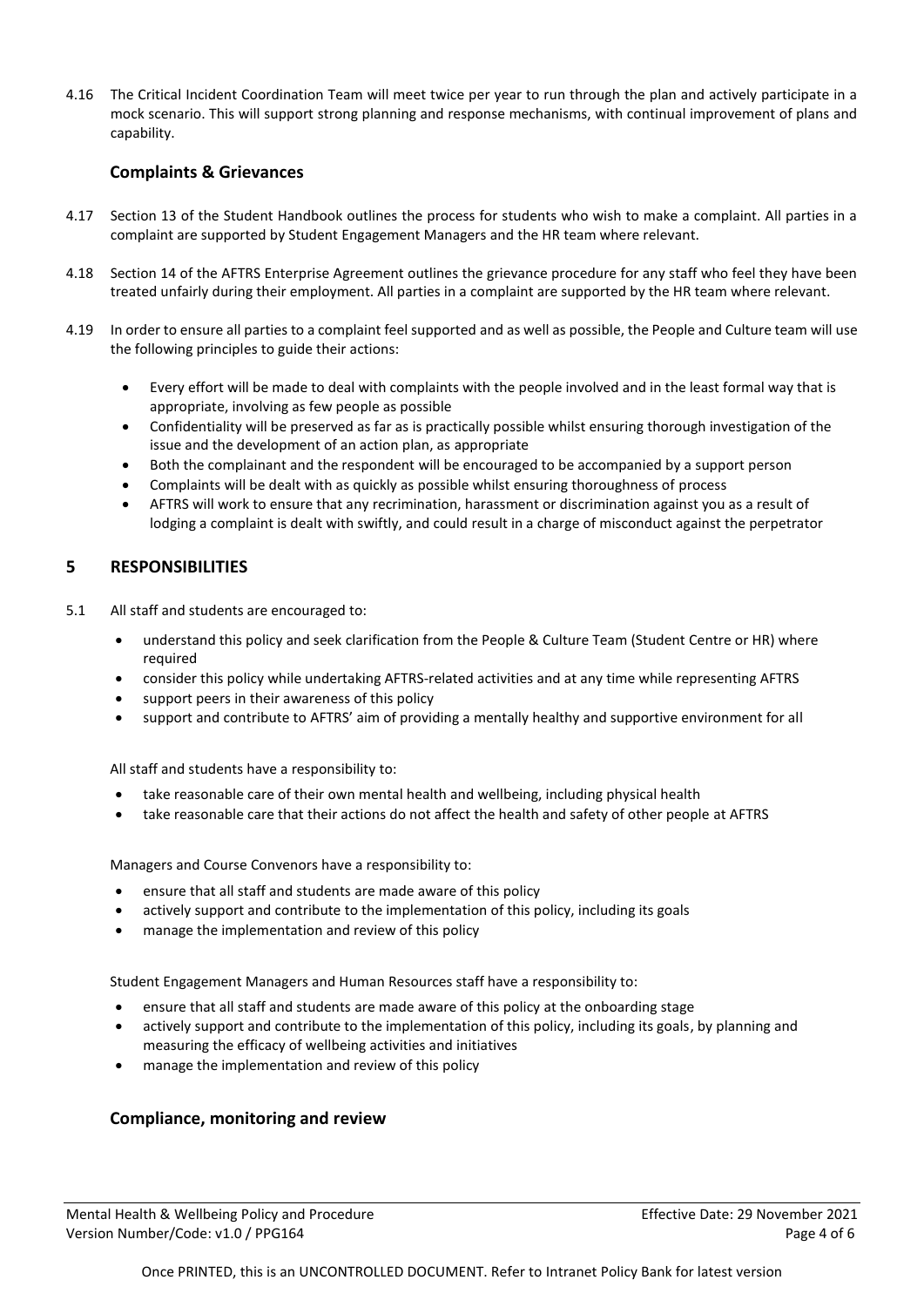- 5.2 The People & Culture dashboard, updated monthly, will be used to track numbers of students accessing supports, as well as issues and themes relating to staff and student support. This data will be used to refine this policy and resulting initiatives to ensure mental health and wellbeing remains a key priority for AFTRS.
- 5.3 The Director, People & Culture will review this policy twelve months after implementation and annually thereafter.
- 5.4 Effectiveness of the policy will be assessed through:
	- feedback from staff, students, the WHS Committee and the Staff Consultative Committee
	- review of the policy to determine if objectives have been met and to identify barriers and enablers to ongoing policy implementation.

### **Reporting**

<span id="page-4-1"></span><span id="page-4-0"></span>5.5 No additional reporting is required.

#### **Records management**

5.6 All records relevant to administering this policy and procedure will be maintained by the Policy and Governance Officer.

## <span id="page-4-2"></span>**6 DEFINITIONS**

6.1 Terms and definitions

**"Disclosure"** means sharing information that relates to you, with an HR or Student Centre team member, or any other relevant person.

**"Mental Health & Wellbeing"** means a person's condition as it relates to their psychological, physical, spiritual, cultural and emotional wellbeing.

**"Reasonable Adjustment"** means altering some feature of the work or learning environment so that a person with a disability can engage and perform equitably, effectively and comfortably

#### <span id="page-4-3"></span>**7 RELATED LEGISLATION AND DOCUMENTS**

#### <span id="page-4-4"></span>**Legislation**

Disability Discrimination Act 1992 Disability Standards for Education 2005 Equal Employment Opportunity (Commonwealth Authorities) Act 1987 Higher Education Standards Framework 2015 Higher Education Support Act 2003 Privacy Act 2014 TEQSA Standards

#### <span id="page-4-5"></span>**AFTRS Documents**

AFTRS Charter AFTRS Enterprise Agreement 2017 AFTRS Equal Employment Opportunity Policy Code of Conduct (Staff) Code of Conduct (Students) Critical Incident Management Plan & Procedure 2021 Grievance Procedures Reasonable Adjustment Policy & Procedure 2020 Student Handbook 2021 Workplace Bullying and Harassment Policy 2017

## <span id="page-4-6"></span>**8 FEEDBACK**

8.1 AFTRS staff and students may provide feedback about this document by emailin[g policy@aftrs.edu.au.](mailto:policy@aftrs.edu.au)

## <span id="page-4-7"></span>**9 APPROVAL AND REVIEW DETAILS**

Mental Health & Wellbeing Policy and Procedure Effective Date: 29 November 2021 Version Number/Code: v1.0 / PPG164 Page 5 of 6